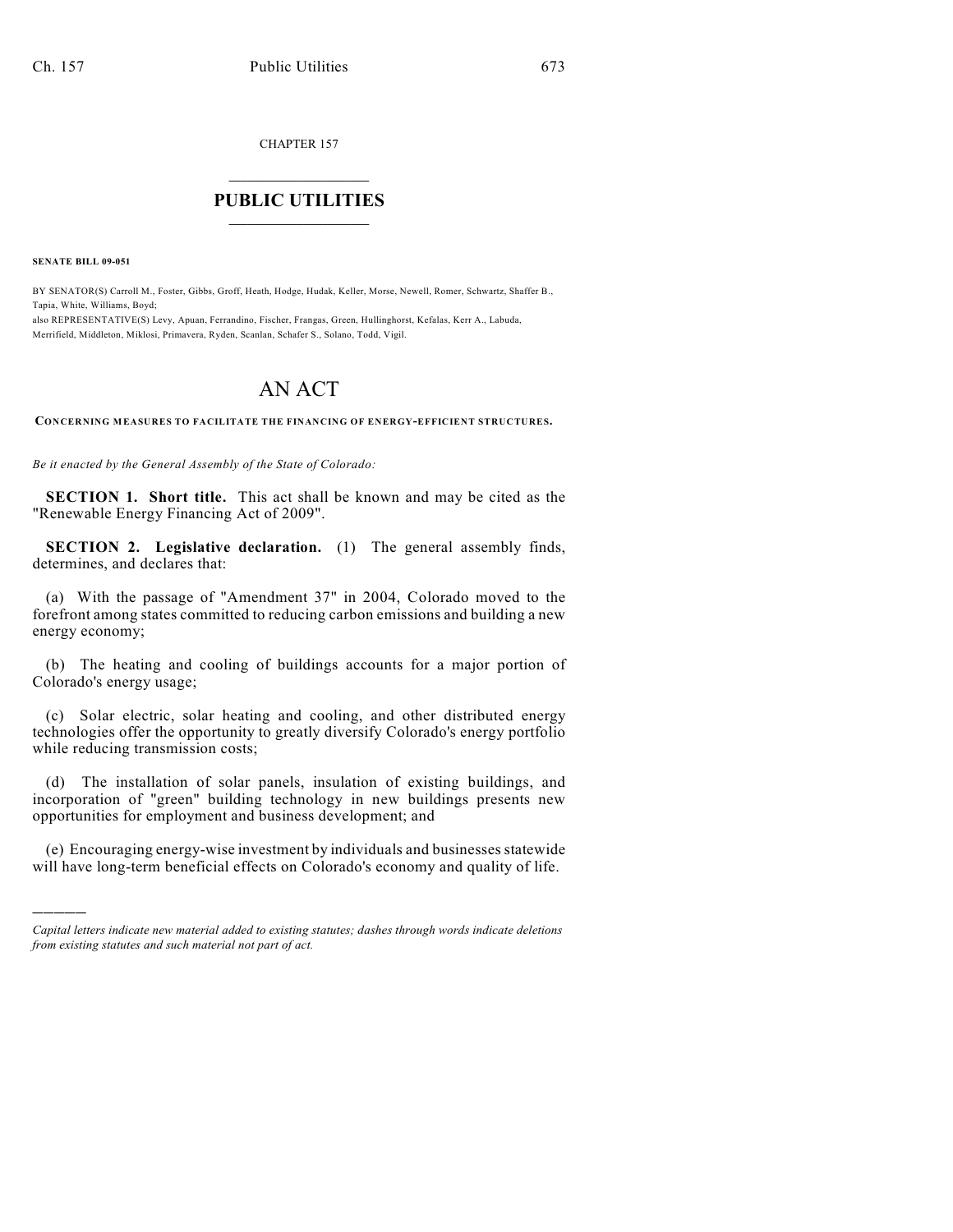**SECTION 3.** Article 38.7 of title 24, Colorado Revised Statutes, is amended BY THE ADDITION OF A NEW SECTION to read:

**24-38.7-101.5. Legislative declaration.** THE GENERAL ASSEMBLY FINDS, DETERMINES, AND DECLARES THAT ENERGY-EFFICIENCY IMPROVEMENTS FOR EXISTING BUILDINGS IS ONE OF THE WISEST INVESTMENTS THAT ANY INDIVIDUAL OR BUSINESS CAN MAKE. HOWEVER, MANY COLORADANS MAY BE UNDER THE MISTAKEN IMPRESSION THAT THE COST OF SUCH IMPROVEMENTS IS OUT OF REACH FOR THEM OR THAT FINANCING WOULD BE DIFFICULT TO OBTAIN. THEREFORE, THE GENERAL ASSEMBLY ENCOURAGES ALL COLORADANS TO INVESTIGATE THE POSSIBILITY OF FINANCING ENERGY-EFFICIENCY IMPROVEMENTS BY CONTACTING THEIR CURRENT LENDERS, INCLUDING BANKS, MORTGAGE LENDERS, CREDIT UNIONS, AND OTHER FINANCIAL INSTITUTIONS. NOTHING IN THIS ARTICLE IS INTENDED TO AFFECT LENDING REQUIREMENTS OR LIMITATIONS, NOR TO ALTER THE SCOPE OF LENDING, AS CURRENTLY DEFINED BETWEEN BANKS AND CREDIT UNIONS OR OTHER LENDERS.

**SECTION 4.** The introductory portion to 24-38.7-102 and 24-38.7-102 (2), (3), and (4), Colorado Revised Statutes, are amended to read:

**24-38.7-102. Definitions.** As used in this article PART 1, unless the context otherwise requires:

(2) "Certified contractor" means:

(a) A contractor, including but not limited to a general, heating, air conditioning, or lighting contractor, certified by the program administrator to market the program to potential qualified borrowers and make clean energy improvements that may be financed by clean energy loans; AND

(b) A MANUFACTURER OR DEALER OF MANUFACTURED HOMES, AS DEFINED IN SECTION 24-32-3302, WHO IS CERTIFIED BY THE PROGRAM ADMINISTRATOR TO MARKET THE PROGRAM TO POTENTIAL QUALIFIED BORROWERS AND MAKE CLEAN ENERGY IMPROVEMENTS THAT MAY BE FINANCED BY CLEAN ENERGY LOANS.

(3) "Clean energy improvement" means:

(a) Any repair of or addition or improvement to residential real property completed by or under the supervision of a certified contractor that improves the energy efficiency of the property or replaces all or a portion of the energy from nonrenewable sources used in connection with the property with energy from renewable sources; and

(b) ANY INSTALLATION OF, OR CONNECTION WITH, EQUIPMENT THAT PRODUCES OR CONDUCTS RECYCLED ENERGY OR RENEWABLE ENERGY RESOURCES, AS DEFINED IN SECTION 40-2-124, C.R.S., OR SOLAR HEATING AND COOLING SYSTEMS, FOR USE ON RESIDENTIAL OR COMMERCIAL REAL PROPERTY IF SUCH INSTALLATION OR CONNECTION IS COMPLETED BY OR UNDER THE SUPERVISION OF A CERTIFIED CONTRACTOR.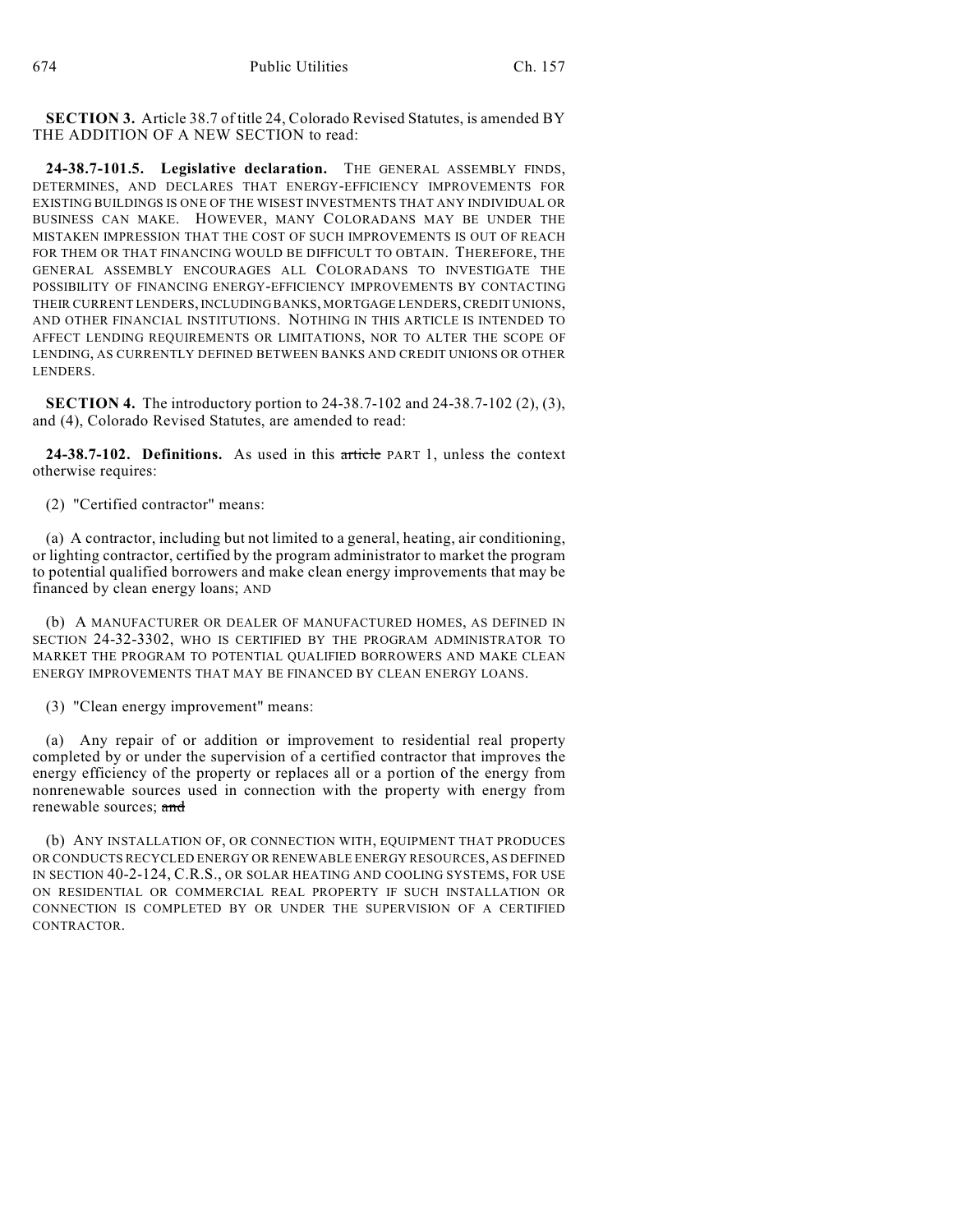## Ch. 157 Public Utilities 675

(4) "Clean energy loan" means a loan in a maximum amount of twelve thousand five hundred dollars originated by a participating public lender or a participating private lender, INCLUDING BUT NOT LIMITED TO A BANK OR MORTGAGE LENDER, to a qualified borrower for the purpose of financing one or more clean energy improvements to the borrower's primary residence, RENTAL PROPERTY, OR PLACE OF BUSINESS; except that, if the qualified borrower is a nonprofit corporation or local government housing authority that provides units in a multi-unit housing project as homes to individuals or families who meet the income qualifications of first tier or second tier qualified borrowers, the maximum amount of a loan shall be twelve thousand five hundred dollars multiplied by the number of units in the multi-unit housing project provided to the individuals or families.

**SECTION 5.** 24-38.7-103 (1) (c), Colorado Revised Statutes, is amended BY THE ADDITION OF A NEW SUBPARAGRAPH to read:

**24-38.7-103. Governor's energy office - powers and duties - program - fund created.** (1) The Colorado clean energy finance program is hereby created. The office shall oversee the program and the program administrator and shall, in addition to exercising any other powers and performing any other duties specified in this article:

(c) Develop and operate or contract with the program administrator for the development and operation of a quality assurance, measurement, and verification program to:

(III) AUTHORIZE PARTICIPATING LENDERS, CERTIFIED CONTRACTORS, AND QUALIFIED BORROWERS ON WHOSE PROPERTY CLEAN ENERGY IMPROVEMENTS ARE MADE TO USE THE "COLORADO CLEAN & GREEN" LOGO OR OTHER LOGO AND MARKETING MATERIALS PREPARED IN ACCORDANCE WITH SECTION 24-38.7-105.

**SECTION 6.** 24-38.7-103 (3) (d), Colorado Revised Statutes, is amended to read:

**24-38.7-103. Governor's energy office - powers and duties - program - fund created.** (3) (d) The state treasurer may invest up to a total amount of thirty FORTY million dollars of state moneys in bonds or notes issued by participating public or private lenders for the purpose of funding clean energy loans UNDER THIS PART 1 AND UNDER PART 2 OF THIS ARTICLE during the 2008-09, 2009-10, and 2010-11 fiscal years subject to the limitation that FOLLOWING CONDITIONS:

(I) The state treasurer may invest no more than ten FIFTEEN million dollars during the 2008-09 fiscal year and no more than a total amount of twenty TWENTY-FIVE million dollars during the 2008-09 and 2009-10 fiscal years; AND

(II) SUCH INVESTMENTS SHALL BE SUBJECT TO THE STATE TREASURER'S DISCRETION AND SHALL COMPLY WITH THE QUALIFICATIONS FOR STATE INVESTMENTS LISTED IN SECTION 24-36-113.

**SECTION 7.** Article 38.7 of title 24, Colorado Revised Statutes, is amended BY THE ADDITION OF A NEW SECTION to read: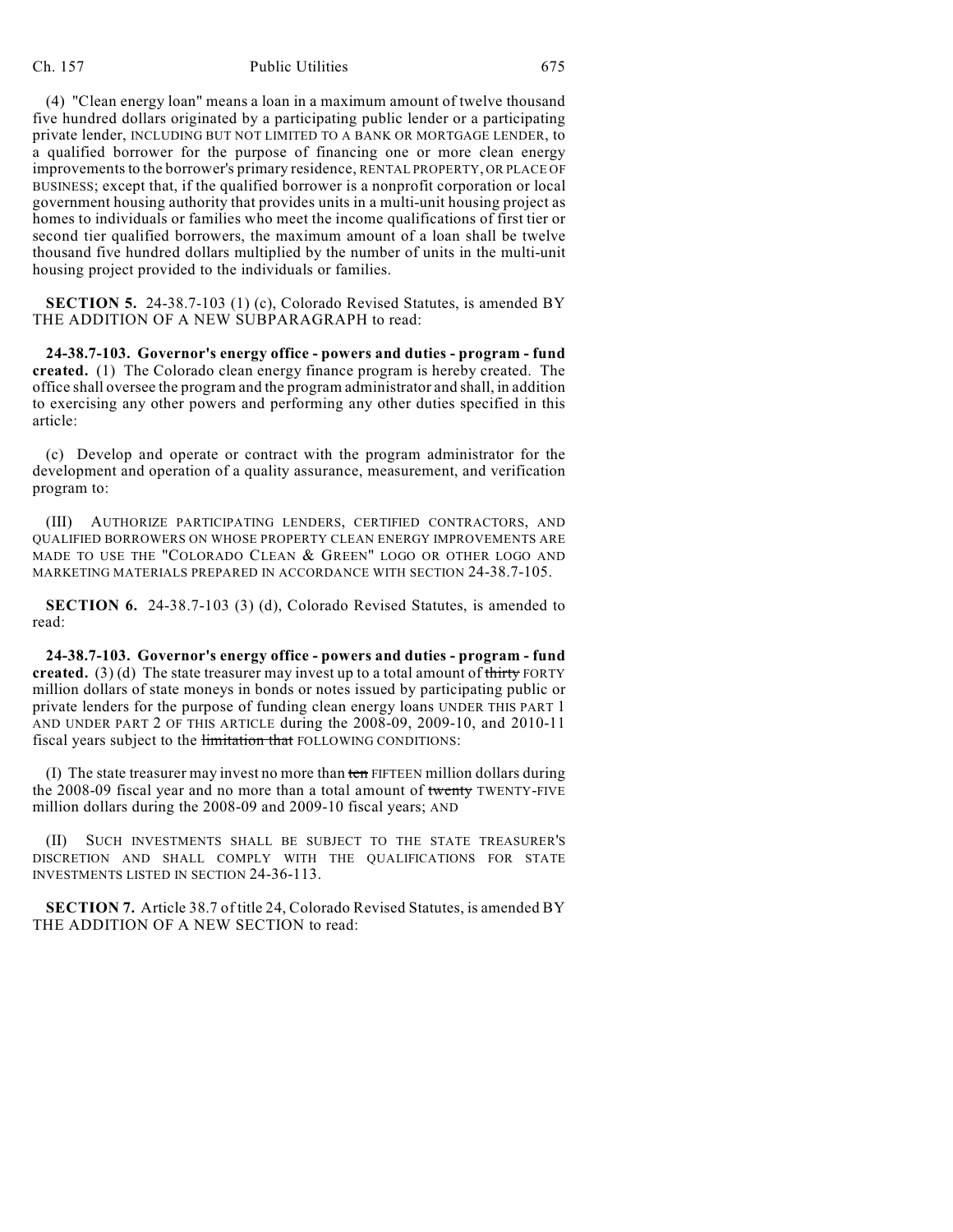**24-38.7-105. Administration - "Colorado Clean & Green" designation - cash funding.** (1) THE OFFICE, OR THE ADMINISTRATOR UNDER THE DIRECTION OF THE OFFICE, MAY PRODUCE OR CAUSE TO BE PRODUCED A SUITABLE DESIGN OR DRAWING, REFERRED TO IN THIS SECTION AS THE "LOGO", TO BE USED IN THE MARKETING OF CLEAN ENERGY LOANS AND CLEAN ENERGY IMPROVEMENTS. THE LOGO MAY, BUT IS NOT REQUIRED TO, CONTAIN THE SLOGAN "COLORADO CLEAN & GREEN" OR OTHER WORDS OR SYMBOLS AS THE OFFICE IN ITS DISCRETION MAY DEEM **APPROPRIATE** 

(2) THE TITLE TO THE LOGO AND COPYRIGHTS FOR ALL MARKETING MATERIALS USING THE LOGO SHALL AT ALL TIMES REMAIN IN AND BE RESERVED TO THE OFFICE.

(3) THE LOGO, OR ANY REPRODUCTION, COPY, OR FACSIMILE THEREOF, MAY NOT BE USED IN ANY ADVERTISING, DISPLAY, LABELING, OR IDENTIFICATION WITHOUT PRIOR WRITTEN PERMISSION FROM THE OFFICE.

(4) A LENDER, CERTIFIED CONTRACTOR, OR QUALIFIED BORROWER THAT COMPLIES WITH THIS ARTICLE AND THE OFFICE'S QUALIFICATIONS FOR USE OF THE LOGO SHALL BE PERMITTED TO USE THE LOGO IN ADVERTISING, LABELING, OR MARKETING OF PRODUCTS AND SERVICES.

(5) THE COST OF THE DESIGN AND PRODUCTION OF THE LOGO SHALL BE RECOVERED THROUGH LICENSE FEES. THE OFFICE OR ADMINISTRATOR MAY CONDITION THE DESIGN AND PRODUCTION OF THE LOGO ON THE RECEIPT OF GIFTS, GRANTS, DONATIONS, OR ADVANCE DEPOSITS IN AN AMOUNT SUFFICIENT TO DEFRAY THE COSTS OF DESIGN AND PRODUCTION.

**SECTION 8.** Article 38.7 of title 24, Colorado Revised Statutes, is amended BY THE ADDITION OF A NEW PART to read:

## PART 2 THIRD-PARTY COMMERCIAL SOLAR ENERGY INSTALLATIONS

**24-38.7-201. Legislative declaration.** THIS PART 2 IS INTENDED TO COMPLEMENT PART 1 OF THIS ARTICLE BY FACILITATING CLEAN ENERGY LOANS FOR LARGER-SCALE COMMERCIAL, INDUSTRIAL, AND INSTITUTIONAL INSTALLATIONS OF SOLAR HEATING OR COOLING AND SOLAR ELECTRIC GENERATION FACILITIES, WHICH HOLD GREAT POTENTIAL FOR CLEAN ENERGY DEVELOPMENT BUT IN WHICH THE SIZE LIMITATIONS, ECONOMIC INCENTIVES, AND INDUSTRY PRACTICES APPLICABLE TO SMALL RESIDENTIAL INSTALLATIONS EITHER CANNOT BE DUPLICATED OR ARE NOT ECONOMICALLY FEASIBLE.

**24-38.7-202. Definitions.** AS USED IN THIS PART 2, UNLESS THE CONTEXT OTHERWISE REQUIRES:

(1) "CLEAN ENERGY IMPROVEMENT" MEANS AN INSTALLATION OF SOLAR HEATING, SOLAR COOLING, OR SOLAR ELECTRIC GENERATION EQUIPMENT AND ANY RELATED CONTROLS, METERS, WIRING, AND OTHER FACILITIES ON COMMERCIAL, INDUSTRIAL, OR GOVERNMENT-OWNED REAL PROPERTY.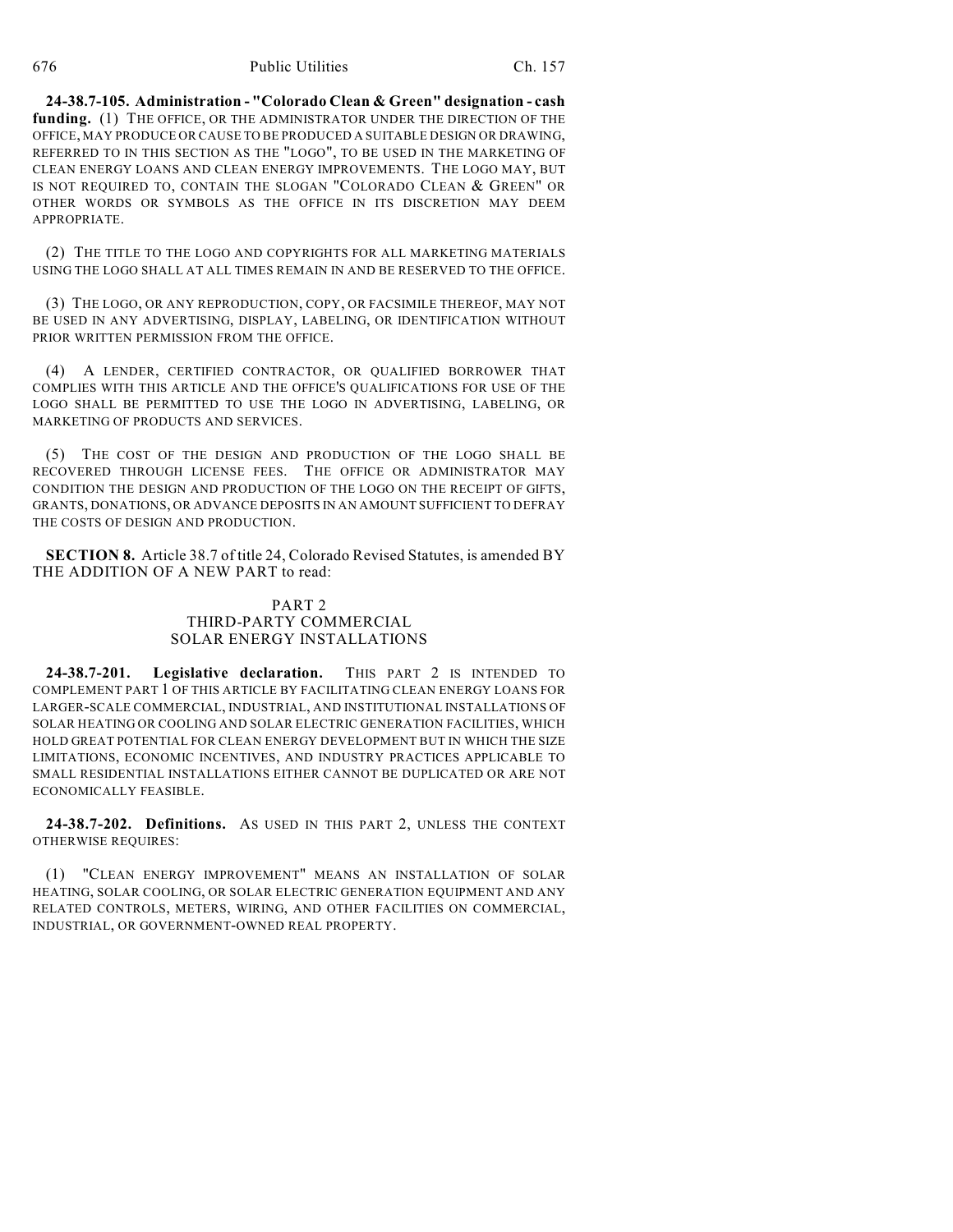### Ch. 157 Public Utilities 677

(2) "CLEAN ENERGY LOAN" MEANS A LOAN ORIGINATED BY A PARTICIPATING PUBLIC LENDER OR A PARTICIPATING PRIVATE LENDER, INCLUDING BUT NOT LIMITED TO A BANK OR MORTGAGE LENDER, FOR THE PURPOSE OF FINANCING ONE OR MORE CLEAN ENERGY IMPROVEMENTS TO COMMERCIAL, INDUSTRIAL, OR GOVERNMENT-OWNED REAL PROPERTY, SUBJECT TO THE FOLLOWING CONDITIONS:

(a) THE LOAN MAY, BUT NEED NOT, BE TO AN INDEPENDENT THIRD PARTY RATHER THAN TO THE OWNER OF THE PROPERTY OR TO A PUBLIC UTILITY.

(b) THE LOAN MAY BE FOR A FIXED TERM OF TWENTY YEARS.

(c) THE LOAN MAY BE A FULLY ASSUMABLE, NONRECOURSE LOAN AND MAY NOT BE SUBJECT TO ANY PREPAYMENT PENALTY.

(d) THE AMOUNT OF THE LOAN MAY EXCEED THE AMOUNT STATED IN SECTION 24-38.7-102 (4).

(3) "OFFICE" MEANS THE GOVERNOR'S ENERGY OFFICE.

(4) "PUBLIC LENDER" MEANS A COUNTY, MUNICIPALITY, DISTRICT, AUTHORITY, OR OTHER POLITICAL SUBDIVISION OF THE STATE AUTHORIZED TO MAKE ECONOMIC DEVELOPMENT, AFFORDABLE HOUSING, OR HOUSING REHABILITATION LOANS. "PUBLIC LENDER" INCLUDES, WITHOUT LIMITATION, THE COLORADO HOUSING AND FINANCE AUTHORITY.

**24-38.7-203. Governor's energy office - administrator - state treasurer powers and duties - statement of intent.** (1) THE OFFICE AND THE ADMINISTRATOR SHALL ADMINISTER THIS PART 2 SUBSTANTIALLY IN ACCORDANCE WITH PART 1 OF THIS ARTICLE, EXCEPT WITH REGARD TO:

(a) THE DEFINITIONS OF TERMS COMMON TO BOTH PART 1 OF THIS ARTICLE AND THIS PART 2, AS SUCH DEFINITIONS ARE MODIFIED IN THIS PART 2; AND

(b) PROVISIONS THAT, IN THE JUDGMENT AND DISCRETION OF THE OFFICE, THE ADMINISTRATOR, AND THE STATE TREASURER, ARE APPROPRIATE ONLY IN THE CONTEXT OF SMALL RESIDENTIAL INSTALLATIONS UNDER PART 1 OF THIS ARTICLE.

(2) THE PROVISIONS OF PART 1 OF THIS ARTICLE AND OF ARTICLE 36 OF THIS TITLE CONCERNING THE TYPE AND QUALITY OF INVESTMENTS MADE BY THE STATE TREASURER SHALL CONTINUE TO APPLY. THE GENERAL ASSEMBLY INTENDS THAT THE EXTENSION OF THE PROGRAM UNDER THIS PART 2 BE ACCOMPLISHED AS SEAMLESSLY AS POSSIBLE, WITHIN EXISTING APPROPRIATIONS, AND WITH MINIMAL DISRUPTION TO THE CURRENT PRACTICES OF THE OFFICE, THE ADMINISTRATOR, AND THE STATE TREASURER.

**SECTION 9.** 29-3-103 (10) (m), Colorado Revised Statutes, is amended to read:

**29-3-103. Definitions.** As used in this article, unless the context otherwise requires:

(10) "Project" means any land, building, or other improvement and all real or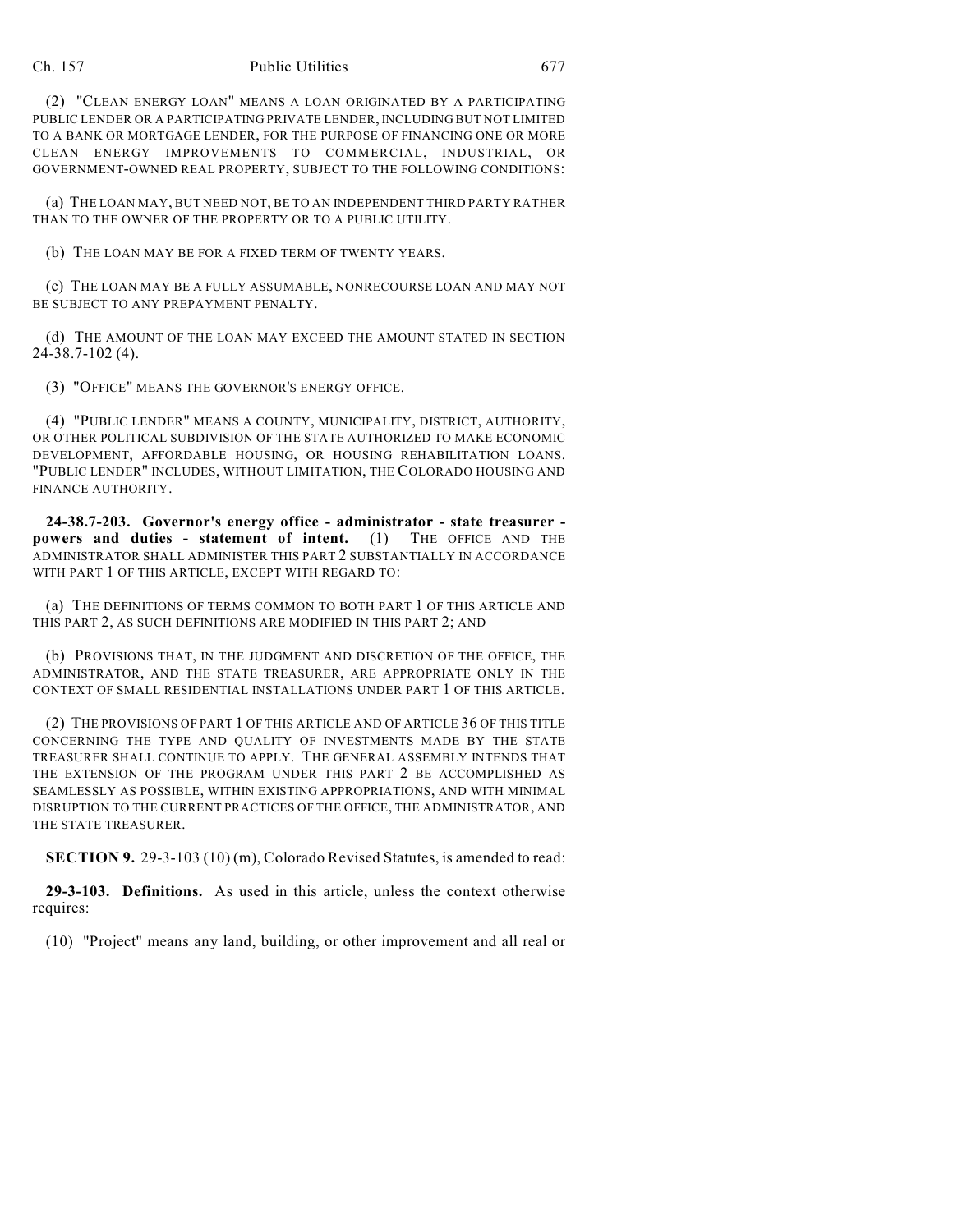personal properties, and any undivided or other interest in any of the foregoing, except inventories and raw materials, whether or not in existence, suitable or used for or in connection with any of the following:

(m) Capital improvements to existing SINGLE-FAMILY residential, MULTI-FAMILY RESIDENTIAL, commercial, or industrial structures, to retrofit such structures for significant energy savings or installation of solar or other alternative electrical energy-producing improvements to serve that structure or other structures on contiguous property under common ownership.

**SECTION 10.** 40-1-103 (2), Colorado Revised Statutes, is amended BY THE ADDITION OF A NEW PARAGRAPH to read:

**40-1-103. Public utility defined.** (2) (c) THE SUPPLY OF ELECTRICITY OR HEAT TO A CONSUMER OF THE ELECTRICITY OR HEAT FROM SOLAR GENERATING EQUIPMENT LOCATED ON THE SITE OF THE CONSUMER'S PROPERTY, WHICH EQUIPMENT IS OWNED OR OPERATED BY AN ENTITY OTHER THAN THE CONSUMER, SHALL NOT SUBJECT THE OWNER OR OPERATOR OF THE ON-SITE SOLAR GENERATING EQUIPMENT TO REGULATION AS A PUBLIC UTILITY BY THE COMMISSION IF THE SOLAR GENERATING EQUIPMENT IS SIZED TO SUPPLY NO MORE THAN ONE HUNDRED TWENTY PERCENT OF THE AVERAGE ANNUAL CONSUMPTION OF ELECTRICITY BY THE CONSUMER AT THAT SITE. FOR PURPOSES OF THIS PARAGRAPH (c), THE CONSUMER'S SITE SHALL INCLUDE ALL CONTIGUOUS PROPERTY OWNED OR LEASED BY THE CONSUMER, WITHOUT REGARD TO INTERRUPTIONS IN CONTIGUITY CAUSED BY EASEMENTS, PUBLIC THOROUGHFARES, TRANSPORTATION RIGHTS-OF-WAY, OR UTILITY RIGHTS-OF-WAY.

**SECTION 11.** 40-2-124 (1) (c) (II), (1) (e), and (1) (f) (V), Colorado Revised Statutes, are amended, and the said 40-2-124 is further amended BY THE ADDITION OF A NEW SUBSECTION, to read:

**40-2-124. Renewable energy standard - definitions - net metering.** (1) Each provider of retail electric service in the state of Colorado, other than municipally owned utilities that serve forty thousand customers or less, shall be considered a qualifying retail utility. Each qualifying retail utility, with the exception of cooperative electric associations that have voted to exempt themselves from commission jurisdiction pursuant to section 40-9.5-104 and municipally owned utilities, shall be subject to the rules established under this article by the commission. No additional regulatory authority of the commission other than that specifically contained in this section is provided or implied. In accordance with article 4 of title 24, C.R.S., on or before October 1, 2007, the commission shall revise or clarify existing rules to establish the following:

(c) Electric resource standards:

(II) (A) Of the amounts in subparagraph (I) of THIS paragraph (c), of this  $subsection (1)$ , at least four percent shall be derived from solar electric generation technologies. At least one-half of this four percent shall be derived from solar electric technologies located on-site at customers' facilities.

(B) SOLAR GENERATING EQUIPMENT LOCATED ON-SITE AT CUSTOMER'S FACILITIES SHALL BE SIZED TO SUPPLY NO MORE THAN ONE HUNDRED TWENTY PERCENT OF THE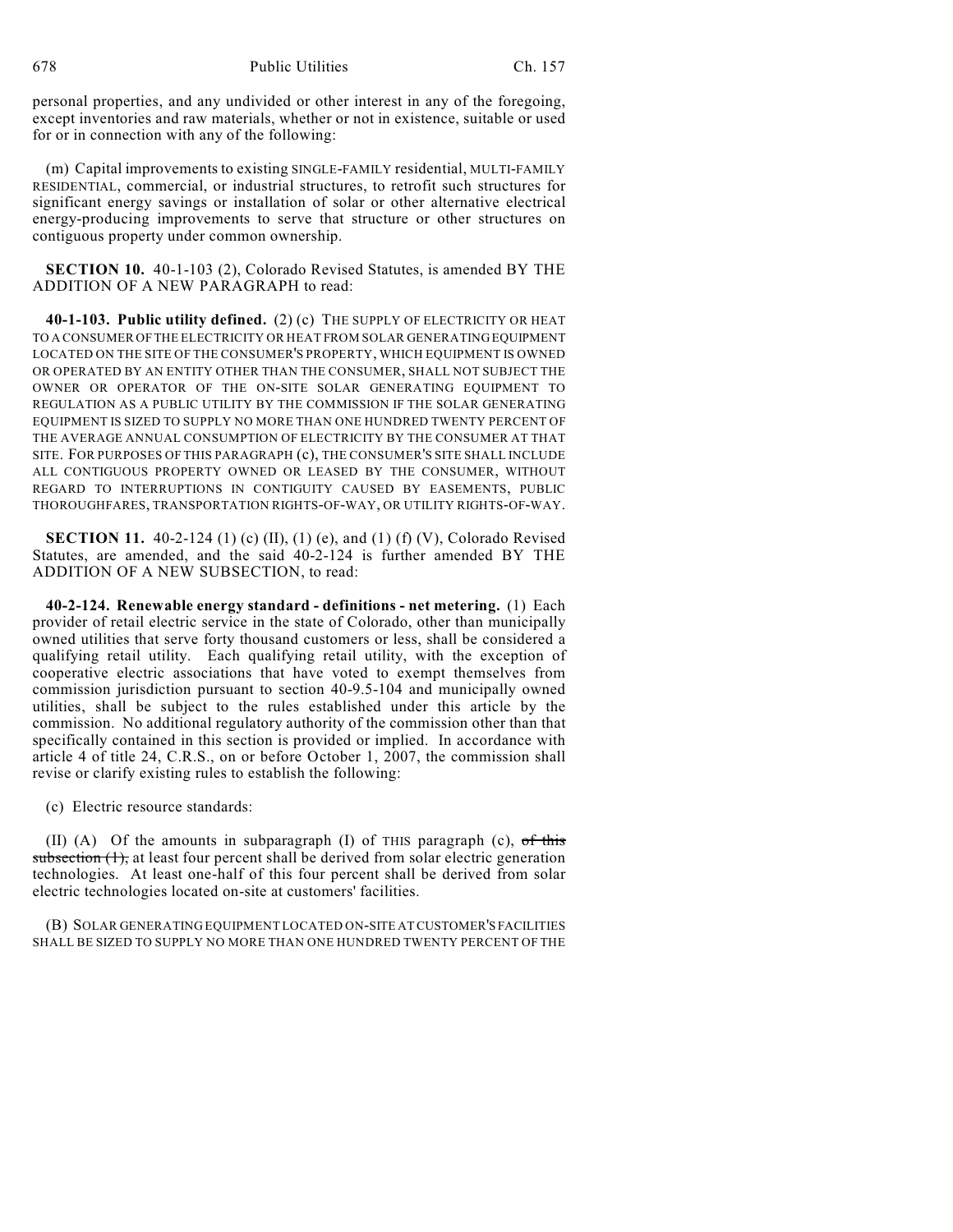## Ch. 157 Public Utilities 679

AVERAGE ANNUAL CONSUMPTION OF ELECTRICITY BY THE CONSUMER AT THAT SITE. FOR PURPOSES OF THIS SUB-SUBPARAGRAPH (B), THE CONSUMER'S "SITE" SHALL INCLUDE ALL CONTIGUOUS PROPERTY OWNED OR LEASED BY THE CONSUMER, WITHOUT REGARD TO INTERRUPTIONS IN CONTIGUITY CAUSED BY EASEMENTS, PUBLIC THOROUGHFARES, TRANSPORTATION RIGHTS-OF-WAY, OR UTILITY RIGHTS-OF-WAY.

(e) A standard rebate offer program, UNDER WHICH:

(I) Each qualifying retail utility, except for cooperative electric associations and municipally owned utilities, shall make available to its retail electricity customers a standard rebate offer of a minimum of two dollars per watt for the installation of eligible solar electric generation on customers' premises up to a maximum of one hundred kilowatts per installation. Such offer shall allow the customer's retail electricity consumption to be offset by the solar electricity generated. To the extent that solar electricity generation exceeds the customer's consumption during a billing month, such excess electricity shall be carried forward as a credit to the following month's consumption. To the extent that solar electricity generation exceeds the customer's consumption during a calendar year, the customer shall be reimbursed by the qualifying retail utility at its average hourly incremental cost of electricity supply over the prior twelve-month period UNLESS THE CUSTOMER MAKES A ONE-TIME ELECTION, IN WRITING, TO REQUEST THAT THE EXCESS ELECTRICITY BE CARRIED FORWARD AS A CREDIT FROM MONTH TO MONTH INDEFINITELY UNTIL THE CUSTOMER TERMINATES SERVICE WITH THE QUALIFYING RETAIL UTILITY, AT WHICH TIME NO PAYMENT SHALL BE REQUIRED FROM THE QUALIFYING RETAIL UTILITY FOR ANY REMAINING EXCESS ELECTRICITY SUPPLIED BY THE CUSTOMER. The qualifying retail utility shall not apply unreasonably burdensome interconnection requirements in connection with this standard rebate offer. Electricity generated under this program shall be eligible for the qualifying retail utility's compliance with this article.

(II) SALES OF ELECTRICITY TO A CONSUMER MAY BE MADE BY THE OWNER OR OPERATOR OF THE SOLAR ELECTRIC GENERATION FACILITIES LOCATED ON THE SITE OF THE CONSUMER'S PROPERTY IF THE SOLAR GENERATING EQUIPMENT IS SIZED TO SUPPLY NO MORE THAN ONE HUNDRED TWENTY PERCENT OF THE AVERAGE ANNUAL CONSUMPTION OF ELECTRICITY BY THE CONSUMER AT THAT SITE. FOR PURPOSES OF THIS SUBPARAGRAPH (II), THE CONSUMER'S SITE SHALL INCLUDE ALL CONTIGUOUS PROPERTY OWNED OR LEASED BY THE CONSUMER, WITHOUT REGARD TO INTERRUPTIONS IN CONTIGUITY CAUSED BY EASEMENTS, PUBLIC THOROUGHFARES, TRANSPORTATION RIGHTS-OF-WAY, OR UTILITY RIGHTS-OF-WAY. IF THE SOLAR ELECTRIC GENERATION FACILITY IS NOT OWNED BY THE CONSUMER, THEN THE QUALIFYING RETAIL UTILITY SHALL NOT BE REQUIRED BY THE COMMISSION TO PAY FOR THE RENEWABLE ENERGY CREDITS GENERATED BY THE FACILITY ON ANY BASIS OTHER THAN A METERED BASIS. THE OWNER OR OPERATOR OF THE SOLAR ELECTRIC GENERATION FACILITY SHALL PAY THE COST OF INSTALLING THE PRODUCTION METER.

(III) THE QUALIFYING RETAIL UTILITY MAY ESTABLISH ONE OR MORE STANDARD OFFERS TO PURCHASE RENEWABLE ENERGY CREDITS GENERATED FROM THE ELIGIBLE SOLAR ELECTRIC GENERATION ON THE CUSTOMER'S PREMISES SO LONG AS THE GENERATION MEETS THE SIZE AND LOCATION REQUIREMENTS SET FORTH IN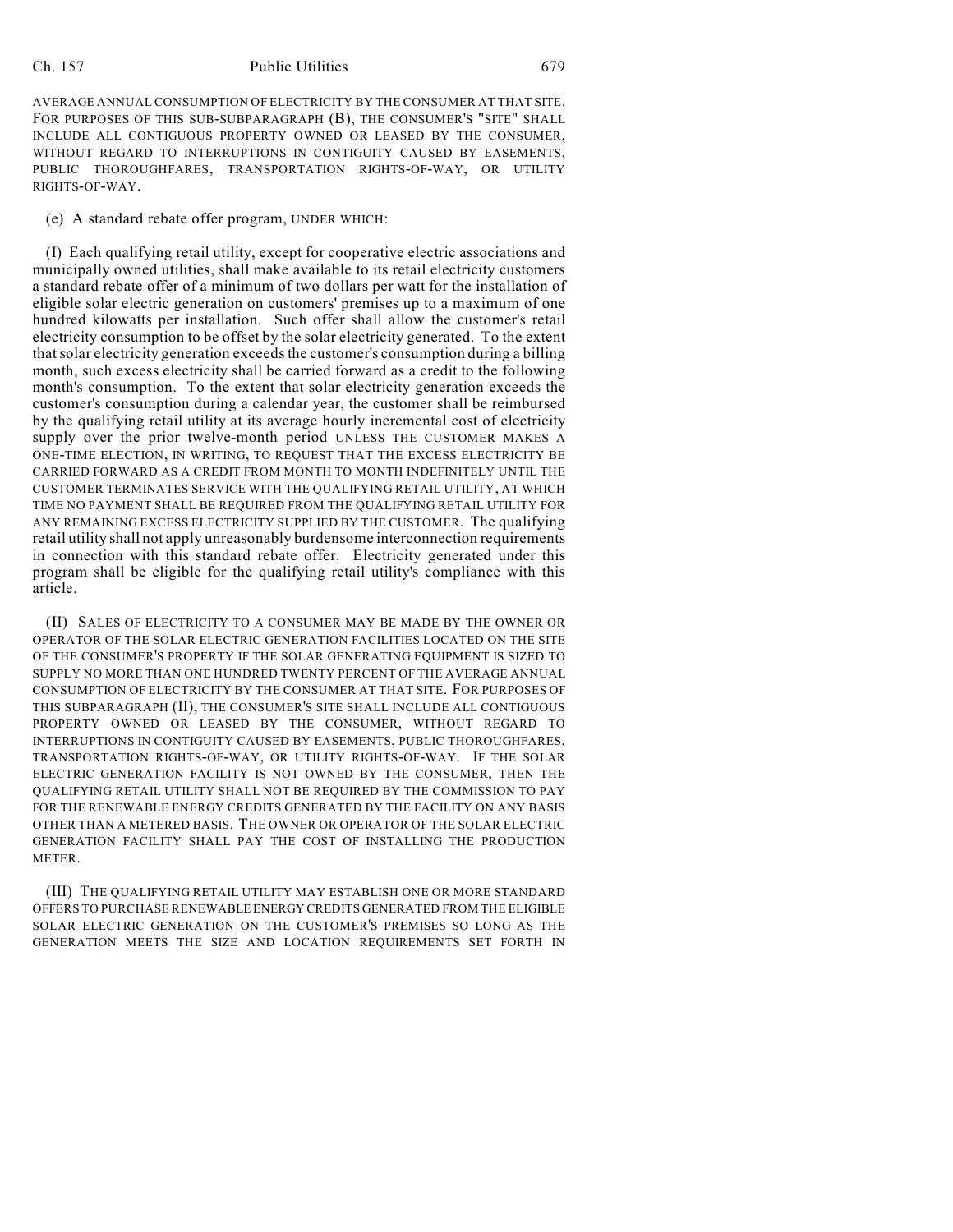SUBPARAGRAPH (II) OF THIS PARAGRAPH (e) AND SO LONG AS THE GENERATION IS FIVE HUNDRED KILOWATTS OR LESS IN SIZE. WHEN ESTABLISHING THE STANDARD OFFERS, THE PRICES FOR RENEWABLE ENERGY CREDITS SHOULD BE SET AT LEVELS SUFFICIENT TO ENCOURAGE INCREASED CUSTOMER-SITED SOLAR GENERATION IN THE SIZE RANGES COVERED BY EACH STANDARD OFFER, BUT AT LEVELS THAT WILL STILL ALLOW THE QUALIFYING RETAIL UTILITY TO COMPLY WITH THE ELECTRIC RESOURCE STANDARDS SET FORTH IN PARAGRAPH (c) OF THIS SUBSECTION (1) WITHOUT EXCEEDING THE RETAIL RATE IMPACT LIMIT IN PARAGRAPH (g) OF THIS SUBSECTION (1). THE COMMISSION SHALL ENCOURAGE QUALIFYING RETAIL UTILITIES TO DESIGN SOLAR PROGRAMS THAT ALLOW CONSUMERS OF ALL INCOME LEVELS TO OBTAIN THE BENEFITS OFFERED BY SOLAR ELECTRICITY GENERATION AND SHALL ALLOW PROGRAMS THAT ARE DESIGNED TO EXTEND PARTICIPATION TO CUSTOMERS IN MARKET SEGMENTS THAT HAVE NOT BEEN RESPONDING TO THE STANDARD OFFER PROGRAM.

(f) Policies for the recovery of costs incurred with respect to these standards for qualifying retail utilities that are subject to rate regulation by the commission. These policies shall provide incentives to qualifying retail utilities to invest in eligible energy resources in the state of Colorado. Such policies shall include:

(V) If the commission approves the terms and conditions of an eligible energy resource contract between the qualifying retail utility and another party, the contract and its terms and conditions shall be deemed to be a prudent investment, and the commission shall approve retail rates sufficient to recover all just and reasonable costs associated with the contract. All contracts for acquisition of eligible energy resources shall have a minimum term of twenty years; except that the contract term may be shortened at the sole discretion of the seller. All contracts for the acquisition of renewable energy credits from solar electric technologies located on site at customer facilities shall also have a minimum term of twenty years; EXCEPT THAT SUCH CONTRACTS FOR SYSTEMS OF BETWEEN ONE HUNDRED KILOWATTS AND ONE MEGAWATT MAY HAVE A DIFFERENT TERM IF MUTUALLY AGREED TO BY THE PARTIES.

(1.5) NOTWITHSTANDING ANY PROVISION OF LAW TO THE CONTRARY, PARAGRAPH (e) OF SUBSECTION (1) OF THIS SECTION SHALL NOT APPLY TO A MUNICIPALLY OWNED UTILITY OR TO A COOPERATIVE ELECTRIC ASSOCIATION.

**SECTION 12. Act subject to petition - effective date - applicability.** (1) This act shall take effect September 1, 2009.

(2) However, if a referendum petition is filed against this act or an item, section, or part of this act during the 90-day period after final adjournment of the general assembly that is allowed for submitting a referendum petition pursuant to article V, section 1 (3) of the state constitution, then the act, item, section, or part, shall not take effect unless approved by the people at a biennial regular general election and shall take effect on the date specified in subsection (1) or on the date of the official declaration of the vote thereon by proclamation of the governor, whichever is later.